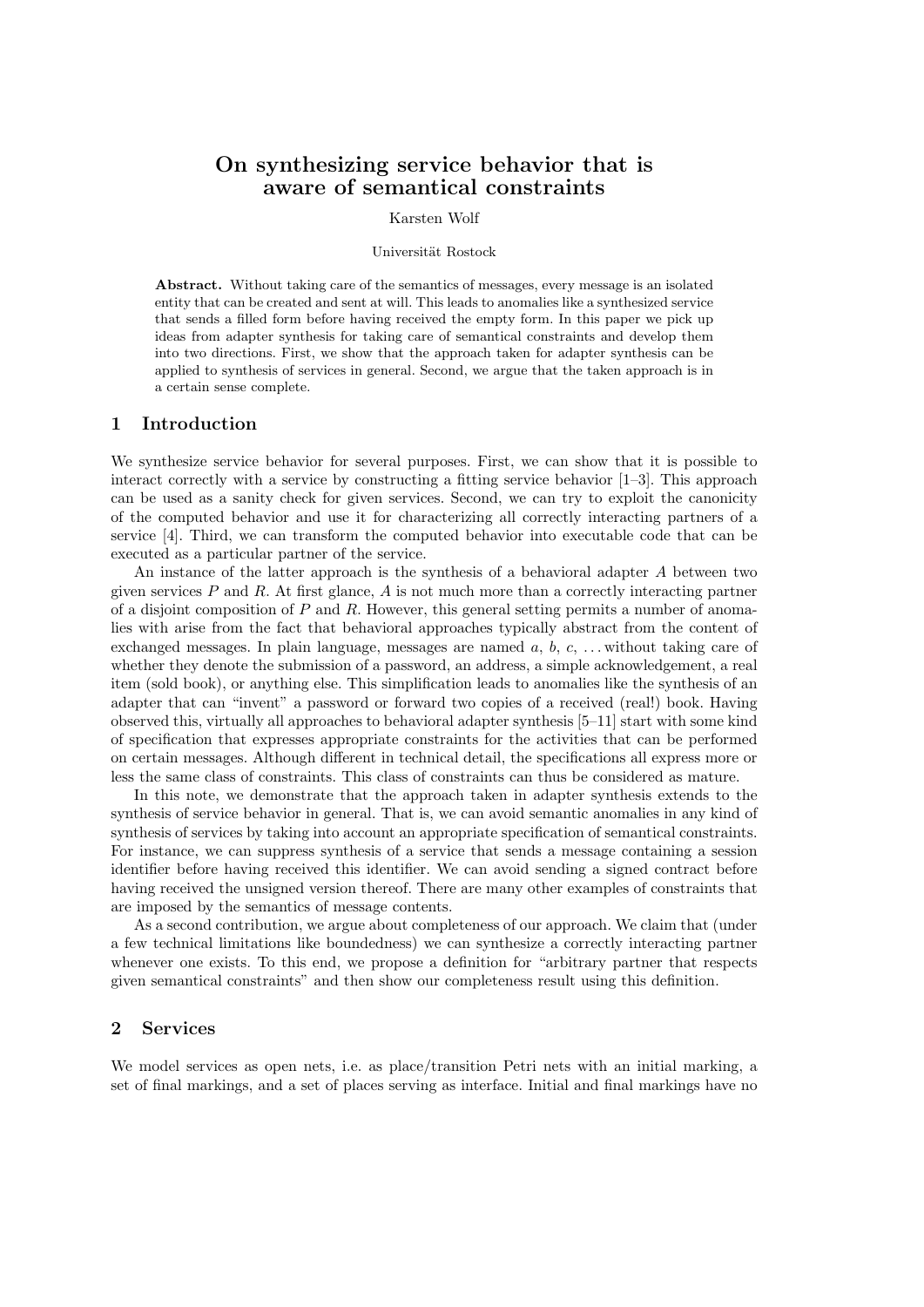tokens on interface places. We require further that final markings do not enable any transition (although transition may become enabled by putting tokens on input places). The interface is divided into input and output places and we require that no transition takes tokens from an output place an no transitions puts tokens on an input place.

There exist translations from industrial languages like WS-BPEL into open nets [12] and vice versa [13] which proves the suitability of open nets for modeling services. Open nets are composed by merging equally named interface places (an input place of one service with an output place of the other one). The merged places are then removed from the interface. Initial and final markings are composed canonically (remember that we require them to have no tokens on interface places). We denote the composition of two open nets P and R by  $P \oplus R$ .

Composition may lead to an open net with empty interface which we call closed net.

A closed net is deadlock-free iff all markings without enabled transitions are final. An open net P is controllable iff there exists an open net R such that their composition  $P \oplus R$  is a deadlock-free closed net.

It is just one possibility to use deadlock freedom as the underlying property for controllability. Other requirements could include livelock freedom or any other desired property. Deadlock freedom is, however, the most prominent property discussed in the context of web services.

# 3 Synthesis of service behavior

Controllability of an open net  $P$  is decidable [1, 2] if two conditions are satisfied. First, the inner of P (the net obtained by removing the interface of  $P$ ) must be bounded and second, we restrict the set of considered partners to those R where the composition  $P \oplus R$  yields k-bounded (now merged) interface places, for some a priori given  $k$ . In effect, the composition of considered nets are finite state systems. In absence of the first restriction, controllability becomes undecidable [14] even in presence of the second one. If only the second condition is dropped, decidability of controllability is unknown.

In presence of the mentioned conditions, controllability can be decided by synthesizing (the state space of) a canonical R as required by the definition of controllability. The resulting state space (a kind of automaton) can be transformed into a Petri net using standard approaches [15– 17] and further into languages like WS-BPEL [13]. In the resulting WS-BPEL process, transitions of the Petri net appear as opaque activities. Refining these activities, one obtains an executable WS-BPEL process. We skip details as they are not necessary for understanding the results in this note.

The synthesized partner provides a communication skeleton for correct interaction with P and is thus valuable beyond witnessing controllability. If one desires to invoke  $P$ , he can automatically generate the corresponding code from the description of  $P$ . If one does not want to use  $P$ arbitrarily, additional constraints may be applied using the techniques of [18].

A particular application of this approach is the automated synthesis of an adapter A between two services  $P$  and  $R$ . If the composition of  $P$  and  $R$  is not deadlock-free, an intermediate component may mediate the communication between the two and enforce deadlock freedom. Formally, A is a service such that  $P \oplus A \oplus R$  is deadlock-free and can thus be synthesized as a witness for controllability of  $P \oplus R$ . More precisely, we need to rename interfaces of P and R such that they become disjoint. This way, all communication between  $P$  and  $R$  will pass  $A$ .

#### 4 Semantical constraints

As we synthesize behavior, we are not necessarily interested in the details of the semantics of exchanged messages as such. We are only interested in the impact of semantics on behavioral issues. Experience from adapter synthesis suggests that the main impact of semantical issues is to constrain the ability of a service to manipulate message contents. The semantics determines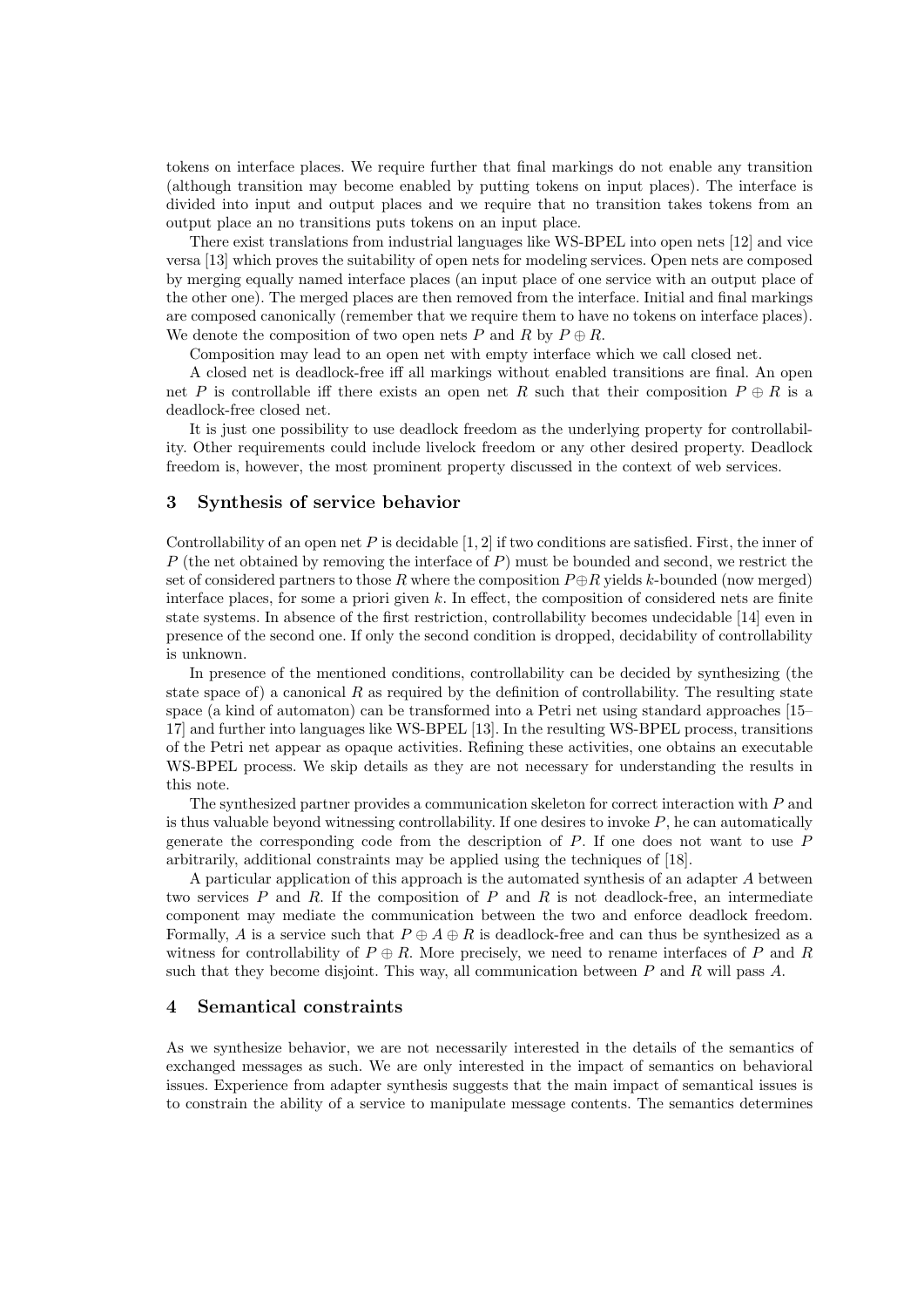| Constraint                    | Rule                         | Example pro                   | Example con            |
|-------------------------------|------------------------------|-------------------------------|------------------------|
| Create $a$                    | $\mapsto a$                  | own password,                 | foreign password       |
|                               |                              | simple acknowledgement        |                        |
| Copy $a$                      | $a \mapsto a, a$             | address                       | money transfer,        |
|                               |                              |                               | transaction number     |
| Delete $a$                    | $a \mapsto$                  | electronic message            | real item (e.g., book) |
| Transform $a$ into $b$        | $a \mapsto b$                | length in feet to             | zipcode to length      |
|                               | $a \mapsto a,b$              | length in meters              |                        |
| Split a into b, c, d          | $a \mapsto b, c, d$          | address to name, city, street | the other way round    |
|                               | $a \mapsto a, b, c, d$       |                               |                        |
| Merge $a, b, c$ into d        | $a, b, c \mapsto d$          | name, city, street to address | the other way round    |
|                               | $a, b, c \mapsto a, b, c, d$ |                               |                        |
| Recombine $a, b$ to $c, d, e$ | $a, b \mapsto c, d, e$       | at reader's discretion        |                        |
|                               | $a, b \mapsto a, b, c, d, e$ |                               |                        |

Table 1. Examples of semantical constraints in terms of transformation rules

whether or not the content of a message can be generated, copied, deleted, or computed from the content of other messages.

In [11], we proposed to specify semantical constraints as a set of transformation rules. Each rule consists of two bags saying that the contents of the right hand side messages can be determined from the contents of the left hand side messages, thereby consuming the messages at left hand side. Consumption of involved messages makes sense as real items may be involved while non-consumption of a message may be modeled by re-generating it on the right hand side. For convenience, the universe used for building bags is a set of semantical entities that contains but is not restricted to the names of exchanged messages. This way, we have more freedom to model dependencies.

Table 1 lists those semantical constraints which have been proposed in the context of adapter synthesis, together with examples where they make sense as well as examples where they don't make sense. The examples show that the applicability of a rule indeed depends on the semantics of the message contents and cannot be inferred from the service protocol. Consequently, we consider a scenario where the constraint specification is part of the input to the synthesis problem.

There are various ways to generate a specification of semantical constraints. First, they may be generated manually. Since the transformation rules are rather simple, this should not be a problem. Second, they may be inferred using semantic web technology like ontology reasoning. State of the art in this field is beyond the scope of this note. Third, they may become part of the service construction process using some (may be intra-organizational) modeling standard.

# 5 Synthesis of service behavior in presence of semantical constraints

Our approach (already exercised in [11]) consists of the following steps. Given an open net  $P$ and a specification C of semantical constraints, we transform C into an open net S that covers the whole interface of  $P$ . S basically manages the message transfer from and to  $P$  as well as the transformation of semantical entities according to  $C$ . Via a separate interface, it is possible to trigger any activity in S and receive a notification of its execution. In a second step, we synthesize a correctly interacting partner R for  $P \oplus S$  using the traditional approach (i.e., not taking care of semantics). Finally, we merge  $R$  with  $S$  into the final result which can be further optimised using Petri net reduction rules and, if desired, transformed into WS-BPEL.

In this agenda, the construction of  $S$  is obviously the crucial part as all other steps rely on existing technology. Consider some given service  $P$  and a set  $C$  of semantical constraints ranging on a set  $E$  of semantical entities. Let  $I$  and  $O$  be the sets of input and output places of  $P$ .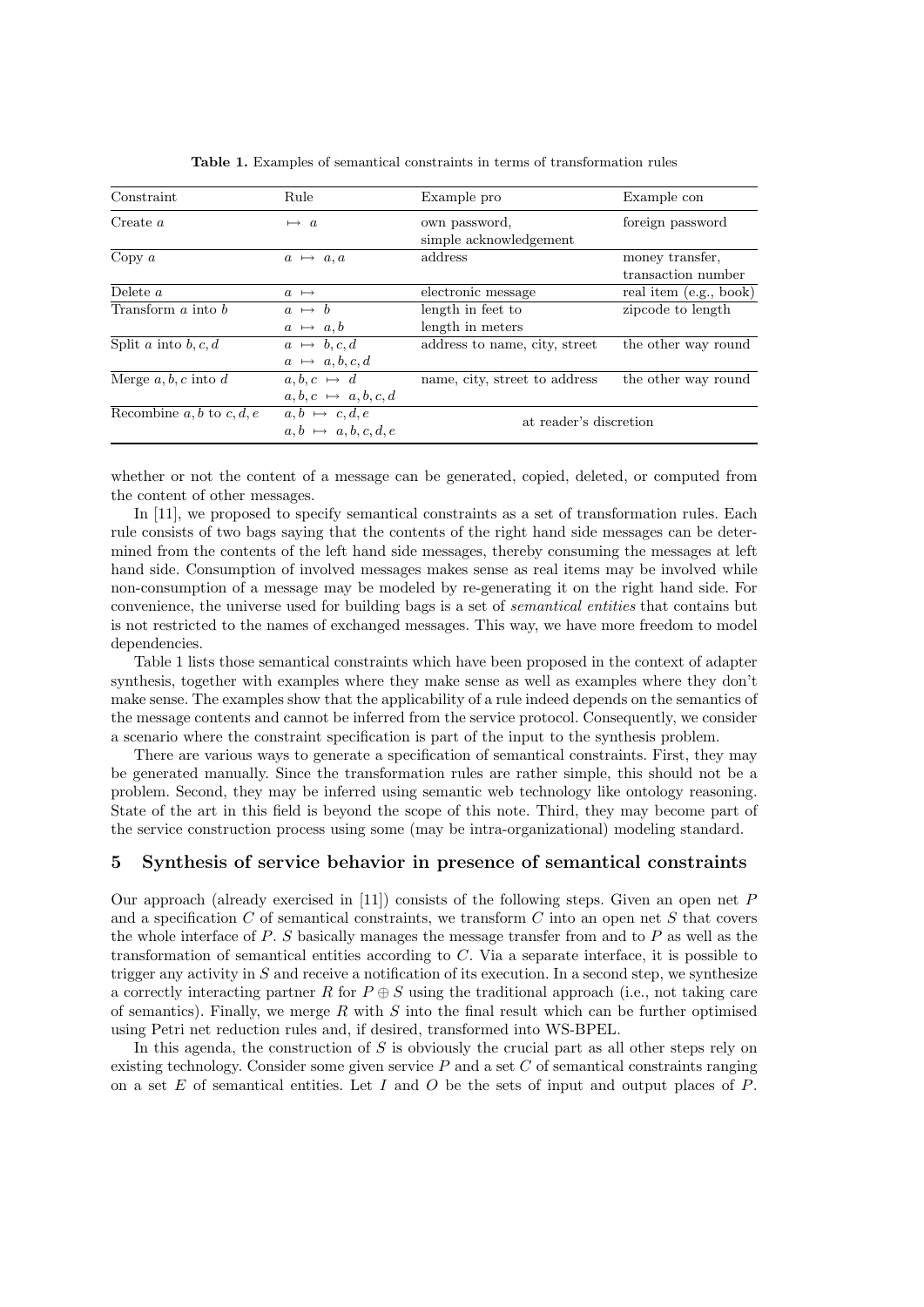We assume that  $I \cap O = \emptyset$  and  $I \cup O \subseteq E$ . For simplicity of presentation, we assume that for each rule in S, both sides are sets; the general case follows analogously using Petri nets with arc multiplicities.

For defining the service S, we use names from the space  $(E \cup C) \times \{e, n, c, r, s\}$ , where e, n, c, r, s denote characters instead of variables; hence we assume that these names do not occur in the given service.

The interface of S consists of output places I, input places  $O$  (i.e., the interface of P in opposite orientation), and some input and output places specified below. For each entity  $e : e \in E$ , we introduce in service S an internal place  $(e, c)$  (c for "copy"). In the initial and final markings, the internal places are empty, although this can easily be generalized in future work.

Service S has three kinds of transitions. For every input place  $o : o \in O$ , there is a transition  $(o, r)$  (r for "receive") to move arriving messages from interface place o to their internal place  $(o, c)$ . For every transformation rule  $w : w \in C$ , there is a transition  $(w, c)$  to perform the actual transformation in terms of the internal places. Finally, for every output place  $i : i \in I$ , there is a transition  $(i, s)$  (s for "send") to move messages from their internal place  $(i, c)$  to interface place i.

Finally, we discuss the additional interface places for the controller. For every input place  $o: o ∈ O$ , output place  $(o, n)$  (n for "notify") notifies an arrived message o. For every transformation rule  $w : w \in C$ , input place  $(w, e)$  (e for enable) enables transformation rule w, and output place  $(w, n)$  notifies an execution of w. Finally, for every output place  $i : i \in I$ , input place  $(i, e)$  enables the delivery of a message i (once available).

**Definition 1 (Service S).** Let  $I, O, E, C$  be as introduced before. The corresponding service S is defined as an open net with the following constituents:

 $P = (E \times \{c\}) \cup P_i \cup P_o$  $P_i = O \cup (C \times \{e\}) \cup (I \times \{e\})$  $P_o = I \cup (C \times \{n\}) \cup (O \times \{n\})$  $T = (O \times \{r\}) \cup (C \times \{c\}) \cup (I \times \{s\})$  $F = F_r \cup F_c \cup F_s$  $F_r = \bigcup_{o \in O} \{ [o, (o, r)], [ (o, r), (o, n)], [ (o, r), (o, c) ] \}$  $F_c = \bigcup_{w=X \mapsto Y \in C} (\{[(m, c), (w, c)] \mid m : m \in X\} \cup$  $\{[(w, e), (w, c)], [(w, c), (w, n)]\} \cup \{[(w, c), (m, c)] \mid m : m \in Y\}$  $F_s = \bigcup_{i \in I} \{ [(i, c), (i, s)], [(i, e), (i, s)], [(i, s), i] \}$  $m_0 = 0$  $\Omega = \{0\}$ 

We use 0 to denote the marking that is zero in every place. By construction, all outputs to  $P$  have been obtained from the input of  $P$  using the transformation rules only. The actual scheduling of rule applications and message deliveries is left to a controller using the remaining interface.

The inner of S may be unbounded which would complicate further synthesis. For this reason, we pragmatically introduce some capacity on the places of  $S$  that, if chosen sufficiently large, should not restrict our results unduely.

Having generated S, it remains to synthesize a partner R of  $P \oplus S$  which can be done using the approach of  $[1, 2]$ . R basically schedules the application of available actions: it triggers the application of transformations as well as the shipment of messages. Its decisions are based on notifications about incoming messages and applied transformations.

A WS-BPEL process constructed from  $R \oplus S$  would contain an opaque activity for each transition, including those that represent the application of transformation rules. In several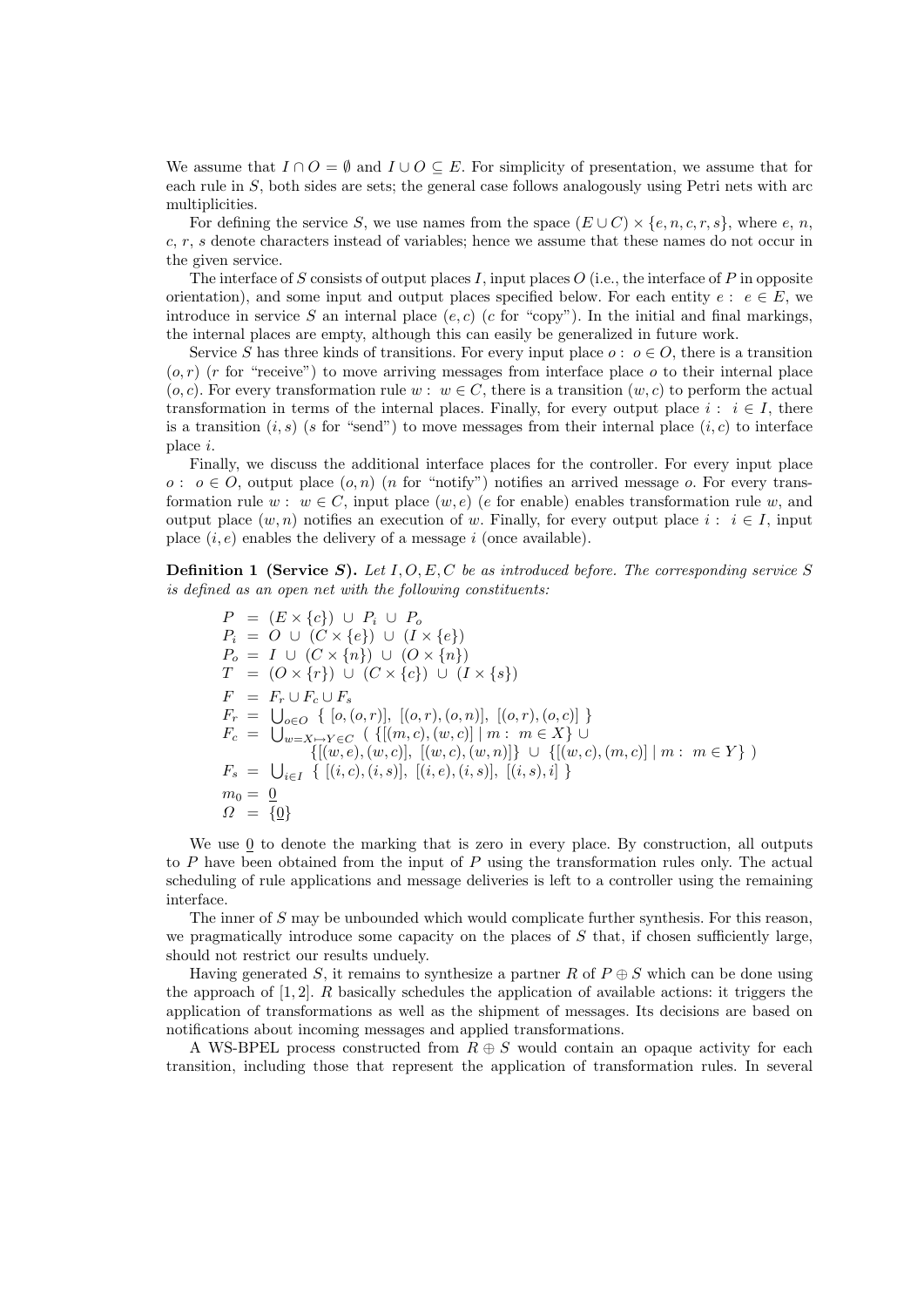situations, it is possible to complement the specification of semantical constraints with code snippets that actually implement the specified transformation. In these cases, we may end up with an executable WS-BPEL process that implements the whole interaction with  $P$  and is correct by construction.

#### 6 Obeying semantical constraints

In the next section, we wish to establish a result of the following kind: Given a service P and a set C of semantical constraints, if there is any R such that R interacts correctly with P and R obeys the semantical constraints, then  $P \oplus S$  is controllable. A result of that kind is only valuable if the definition of "to obey the semantical constraints" is as liberal as possible. In this section, we propose such a definition. For simplicity, we consider only nets where all arc multiplicities are equal to one.

As a starting point, we assume that  $R$  has one place for each semantical entity occurring in C. This may be seen as a restriction. Since, however, typical semantical entities are exchanged messages for which there is anyway a representing place, this condition should not be too restrictive. Let  $P_S$  be the set of places that represent semantical entities. Let  $F_S$  be the set of edges that have their source or sink node in  $P<sub>S</sub>$ .

The idea of our definition is to mark the application of transformation rules in the normal control flow of an open net. To this end, we use some infinite set  $U$ . Each element of  $U$  represents the application of a single rule in  $C$ . There may be several elements in  $U$  that represent the same rule. Elements of U are assigned to those edges which are connected with  $P<sub>S</sub>$ , i.e. we consider a mapping  $\psi : F_S \to U$ . This way, access to semantical entities is grouped. u represents a rule  $X \mapsto Y$  iff the source places of arcs labeled with u match X, the sink places of arcs labeled u match Y , and each consumption activity causally precedes each production activity. Formally, the first requirements amount to  $X = \{p \mid [p, t] \in F_S, \psi([p, t]) = u\}, Y = \{p \mid [t, p] \in F_S, \psi([p, t]) = u\}.$ Causal precedence is difficult to formalize as we do not want to rule out open nets with cycles. Therefore, we need to separate different instances of transitions which contribute to a rule. This leads to the second restriction. We require that, for each  $u$ , every run of the inner of  $R$  can be divided into sequentially arrangeable parts such that each part contains exactly one occurrence of each transition contributing to u (i.e. there is a p such that  $\psi([p, t]) = u$  or  $\psi([t, p]) = u$ ). Within each part, we may now require that  $\psi([p, t]) = u$  and  $\psi([t, p]) = u$  implies that t causally precedes or is equal to  $t'$  which formalizes the idea that consumption precedes production.

We say that R obeys C iff a mapping  $\psi$  with the discussed properties exists.

It is easy to see that  $R \oplus S$  as computed in the previous section obeys C.

## 7 Completeness

With the definition of the previous section we are now ready to claim completeness of our approach.

**Theorem 1.** Consider an open net P and a set C of semantical constraints. If P has a correctly interacting partner that obeys C then  $P \oplus S$  is controllable where S is the open net constructed from C as described earlier in this note.

For proving this theorem, let R be a correctly interacting partner of P that obeys  $C$ . We transform R into a correctly interacting partner of  $P \oplus S$  using the following ideas.

- Rename input places p of R to  $(p, n)$  and output places to  $(p, e)$ . This way, R talks to S instead of P.
- For each used  $u \in U$ , introduce new places  $p_u$  and  $q_u$ . These places control the invocation of rules.